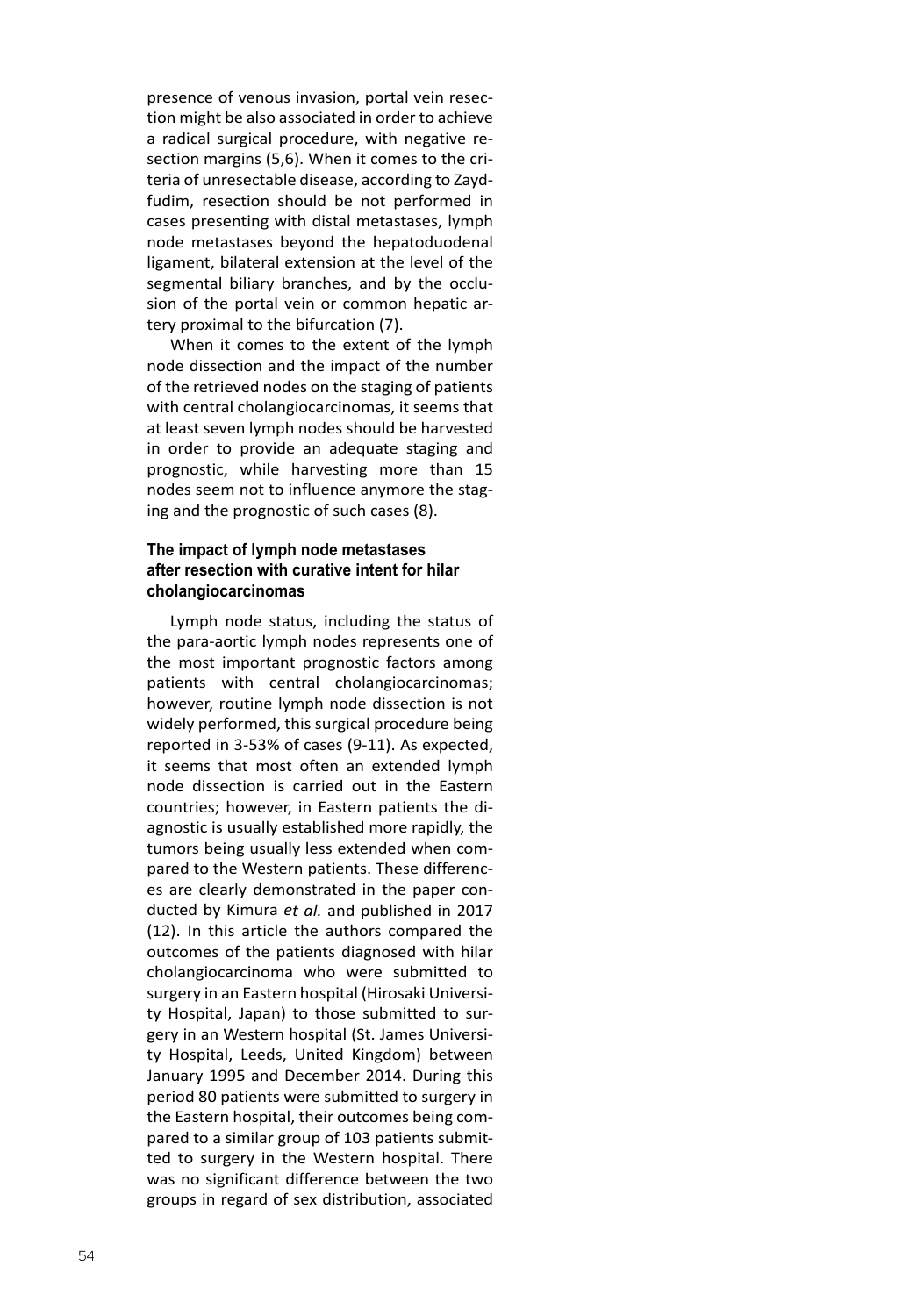Another interesting subject is the one related to the impact of the number of harvested lymph nodes on the overall survival in patients with central cholangiocarcinoma. According to Gugliemi's study, the median overall survival seems to be significantly influenced by this parameter (14). Therefore, in the study conducted by this author on a group of 62 patients submitted to surgery with curative intent for hilar cholangiocarcinomas, cases in which more than three lymph nodes were harvested reported a significantly improved overall survival when compared to those in which 1 to 3 nodes had been harvested or to those in which lymph node dissection was not performed (*p*<0.01). Moreover, the authors demonstrated that the overall survival was not influenced by the station in which metastatic disease had been found (N1 versus N2 versus N3, *p*=0.66). In multivariate analysis the authors demonstrated that the radicality of resection as well as the lymph node ratio were the only significant prognostic factors for the long term outcomes (14).

In order to offer a better chance to receive a tailored treatment after resection and to improve the long term outcomes of these patients, the Chinese authors created a formula in which they introduced the number of lymph node metastases, the serum levels of CEA and the surgical margins, these three parameters being the most significant ones in multivariate analysis for survival (15). These parameters were quoted with 1 point if the resection margin was positive, if the lymph nodes presented metastases and if the serum level of CEA was higher than 15 ng/ml, and 2 points if the resection margin was negative, if the lymph nodes did not present metastatic disease and if the serum levels were lower than 15 ng/ml. According to the value of this score, the 169 cases introduced in this study were classified in three categories – high risk, middle risk and low risk, the three categories reporting a significant difference in terms of survival (15).

Another aspect which was intensively studied in patients with hilar cholangiocarcinomas is related to the influence of lymph node micrometastases on the overall survival. In the study conducted by Taniguchi *et al.* and published in 2006 (16) the authors included 28 patients submitted to surgery for hilar cholangiocarcinomas in whom the histopathological studies demonstrated the absence of lymph node metastases; totally, the authors harvested 423 regional lymph nodes which were immunostained with antibodies against cytokeratines 8 and 18. After performing this method the authors reported the presence of micrometastatic deposits in 11 of the 28 patients (corresponding to 14 of the 423 harvested lymph nodes). In univariate analysis the presence of micrometastatic disease was significantly correlated to the tumoral stage at diagnostic, with the histopathological degree of differentiation, as well as with the presence of venous invasion; moreover, micrometastatic disease significantly affected the overall survival rate; therefore the five year overall survival rate was 21.8% in cases with micrometastatic disease and 66.5% in cases with no micrometastatic deposits (*p*=0.02). Therefore, the authors concluded that immunohistochemical studies should be routinely performed among patients with negative nodes in order to identify the subset of cases presenting micrometastatic lesions (16).

## **Conclusions**

Hilar cholangiocarcinomas remain an aggressive subtype of digestive malignancies associated with poor rates of survival in the absence of radical surgical treatment. In order to improve the outcomes of these patients and to provide an adequate staging of the tumoral process, regional lymph node dissection is mandatory. Moreover, certain authors proposed stratifying the cases after calculating a risk score which might further assure a tailored treatment.

> *Conflict of interest:* none declared *Financial support:* none declared

## **references**

- 1. Callea F, Sergi C, Fabbretti G *et al*. Precancerous lesions of the biliary tree. *J.Surg.Oncol.Suppl* 1993; 3: 131-3.
- 2. Murakami Y, Uemura K, Sudo T *et al*. Adjuvant gemcitabine plus S-1 chemotherapy improves survival after aggressive surgical resection for advanced

biliary carcinoma. *Ann.Surg.* 2009; 250: 950-6.

- 3. Squadroni M, Tondulli L, Gatta G *et al*. Cholangiocarcinoma. *Crit Rev.Oncol. Hematol.* 2017; 116: 11-31.
- 4. Nishio H, Nagino M, Nimura Y. Surgical management of hilar cholangiocarcinoma:

the Nagoya experience. *HPB (Oxford)* 2005; 7: 259-62.

5. Nagino M, Ebata T, Yokoyama Y *et al*. Evolution of surgical treatment for perihilar cholangiocarcinoma: a single-center 34-year review of 574 consecutive resections. *Ann.Surg.* 2013; 258: 129-40.